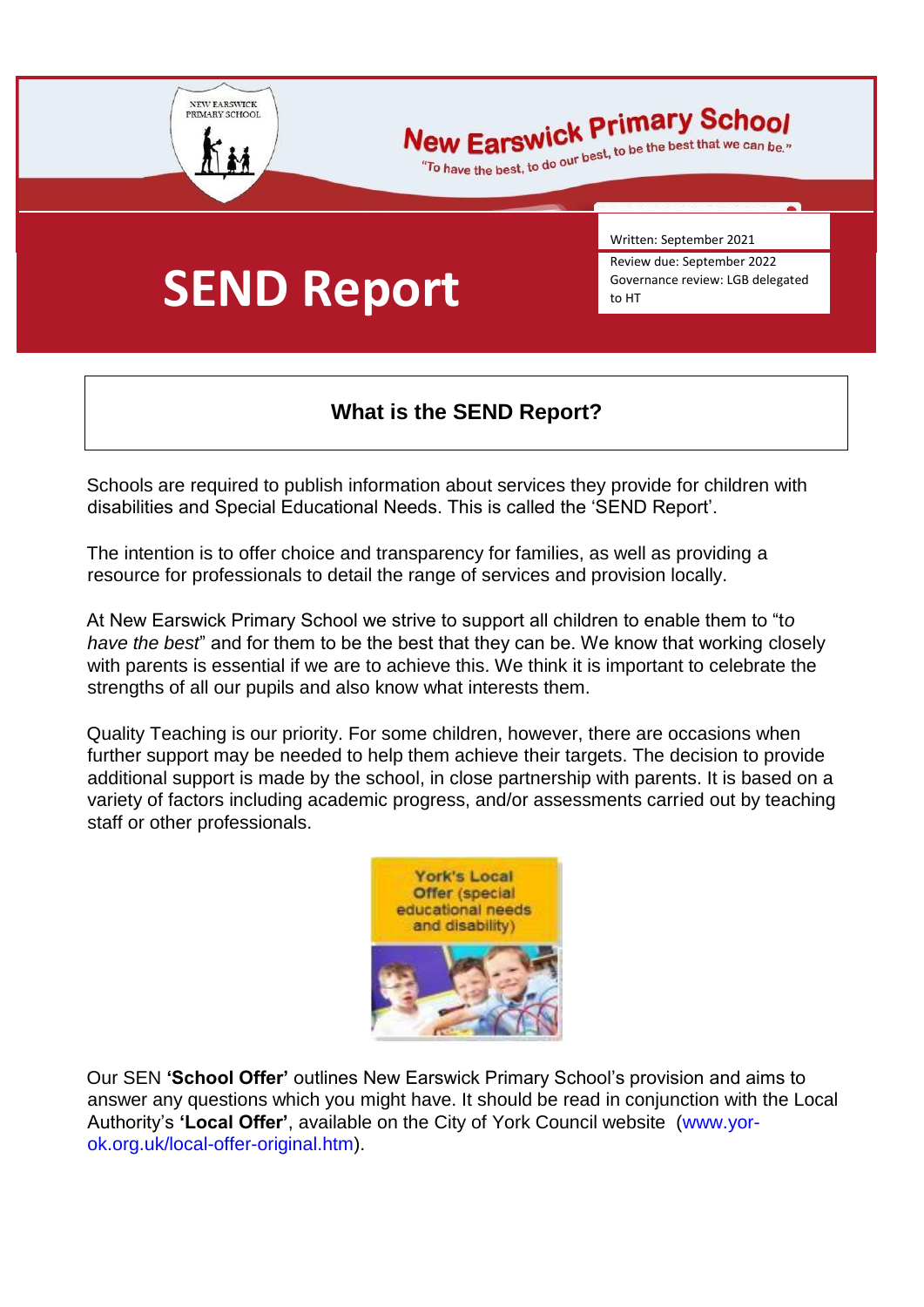The Special Education Needs Information and Advice Service (**SENDIASS)** is an independent and impartial support, advice and information service for parents and carers of children with special educational needs. More information can be found at: http://www.york.gov.uk/info/200342/special\_educational\_needs\_and\_disabilities/340/speci al\_educational\_needs\_and\_disabilities/9

**New Earswick Primary School's Special Educational Needs Cordinator is:** 

**Mrs Abby Pennick (school based) If you have any concerns regarding SEN and disability issues, please do not hesitate to contact me on 01904 806446 or apennick@nep.pmat.academy**

#### **A Partnership in Learning**

The SEN Code of Practice 2015 is based on the principal of the need to: *"Support the child and the child's parents1 in order to facilitate the development of the child and to help them achieve the best possible educational and other outcomes, preparing them effectively for adulthood***."**

*SEN Code of Practice, 2015* 

New Earswick Primary School encourages all parents to contribute to their children's education. Every morning we meet and greet children and parents on the on playground between 8.40 and 8.50. This provides an opportunity to pass on information, ask questions or to make an appointment. Mrs Pennick is usually on the KS1 playground at the end of each day if you have a specific SEN concern or question.

Parents may look at children's books at any time by arrangement with class teachers. You will see that we give all children detailed verbal feedback and comments in their books, which we encourage them to respond to. Formal parents' evenings usually take place in October and March each year and other opportunities are available by arrangement with class teachers.

For more regular information sharing, we are able to set up home-school communication books. These help parents to keep in touch with class teachers and ensure that we are working together to support children. We can also suggest activities and games that you can do with your children at home. Alternatively regular email/phone class can be arranged to facilitate the home-school partnership.

Through the Children's Centre, the school hosts a number of Family Learning courses over the year, designed to help parents support their children in English or Maths.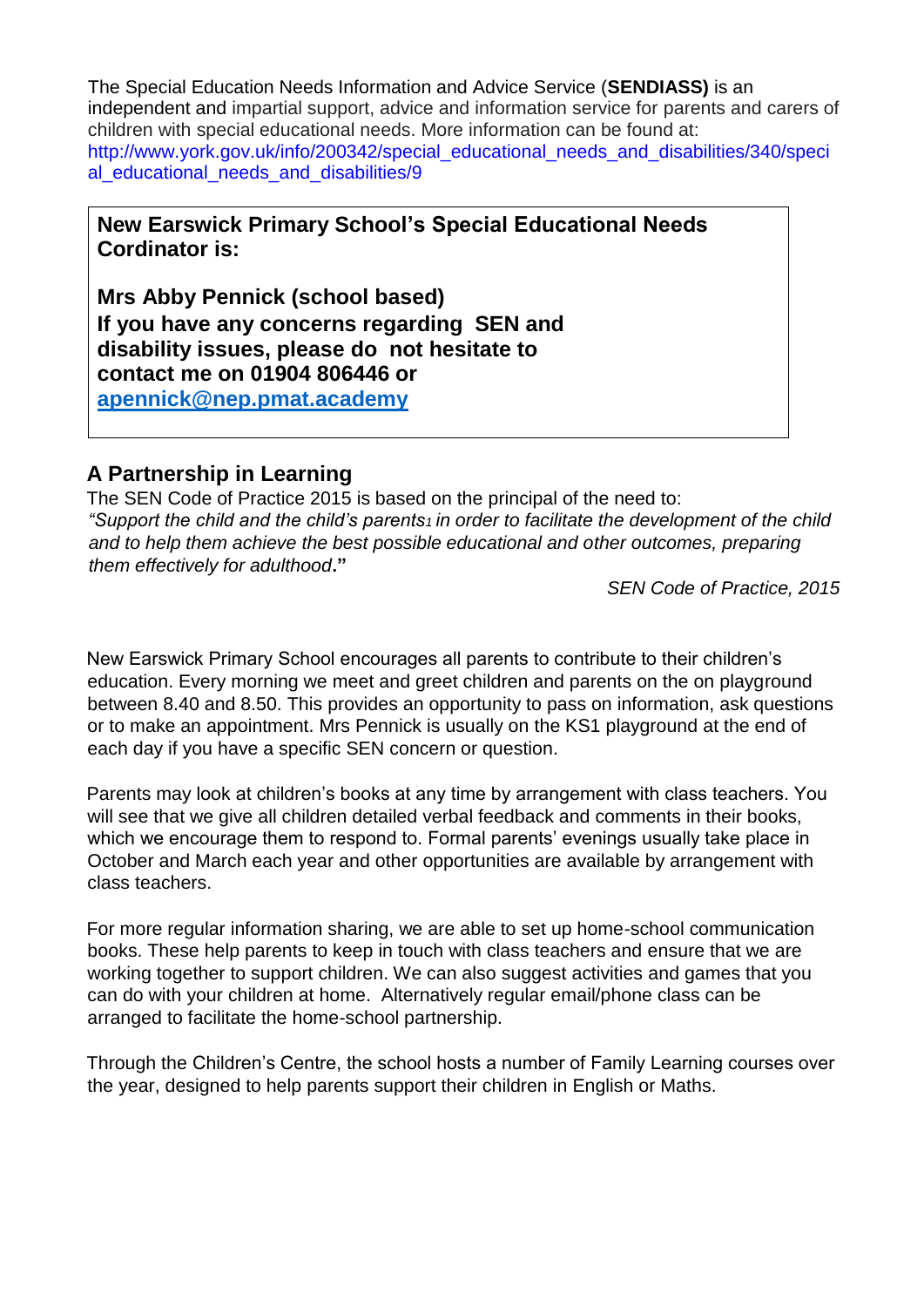I appreciate the opportunity to be able to speak with someone at the beginning of the school day. There is always a friendly face to greet us as we enter school and it reassures me to know that messages can be relayed when necessary (School Parent).

<sup>1</sup>Under section 576 of the Education Act 1996, we use the term 'parent' in this entire document to include any person who is not a parent of the child, but has parental responsibility or who cares for him or her. Under section 33 (3) of the Children Act 1989, while a care order if in force with respect to a child, the social services department designated by the order will have parental responsibility for that child.

#### **How does New Earswick Primary School know if children need extra help?**

A pupil will be considered to have special educational needs where he or she has a significantly greater difficulty in learning than the majority of his or her peers. A person is considered to have a disability if he or she has a physical or mental impairment that has a substantial and long-term adverse effect on his or her ability to carry out normal day-to-day activities. We know pupils need extra help if:

- Concerns are raised by parents, teachers or the child;  $\Box\Box$  Limited progress is being made;
- There is a change in the pupil's behaviour or progress;
- We have received information from other agencies who may already be working with the child before they join us.

#### **Categories of Special Educational Needs & Disability**

Children's difficulties may fall into one or more of the following four areas:

#### **Communication and interaction**

Children and young people with speech, language and communication needs have difficulty in communicating with others. This may be because they have difficulty saying what they want to, understanding what is being said to them or they do not understand or use social rules of communication.

#### **Cognition and learning**

Support for learning difficulties may be required when children learn at a slower pace than their peers, even with appropriate differentiation. Learning difficulties cover a wide range of needs, including moderate learning difficulties (MLD), severe learning difficulties (SLD), where children are likely to need support in all areas of the curriculum and associated difficulties with mobility and communication, through to profound and multiple learning difficulties (PMLD), where children are likely to have severe and complex learning difficulties as well as a physical disability or sensory impairment This encompasses a range of conditions such as dyslexia, dyscalculia and dyspraxia.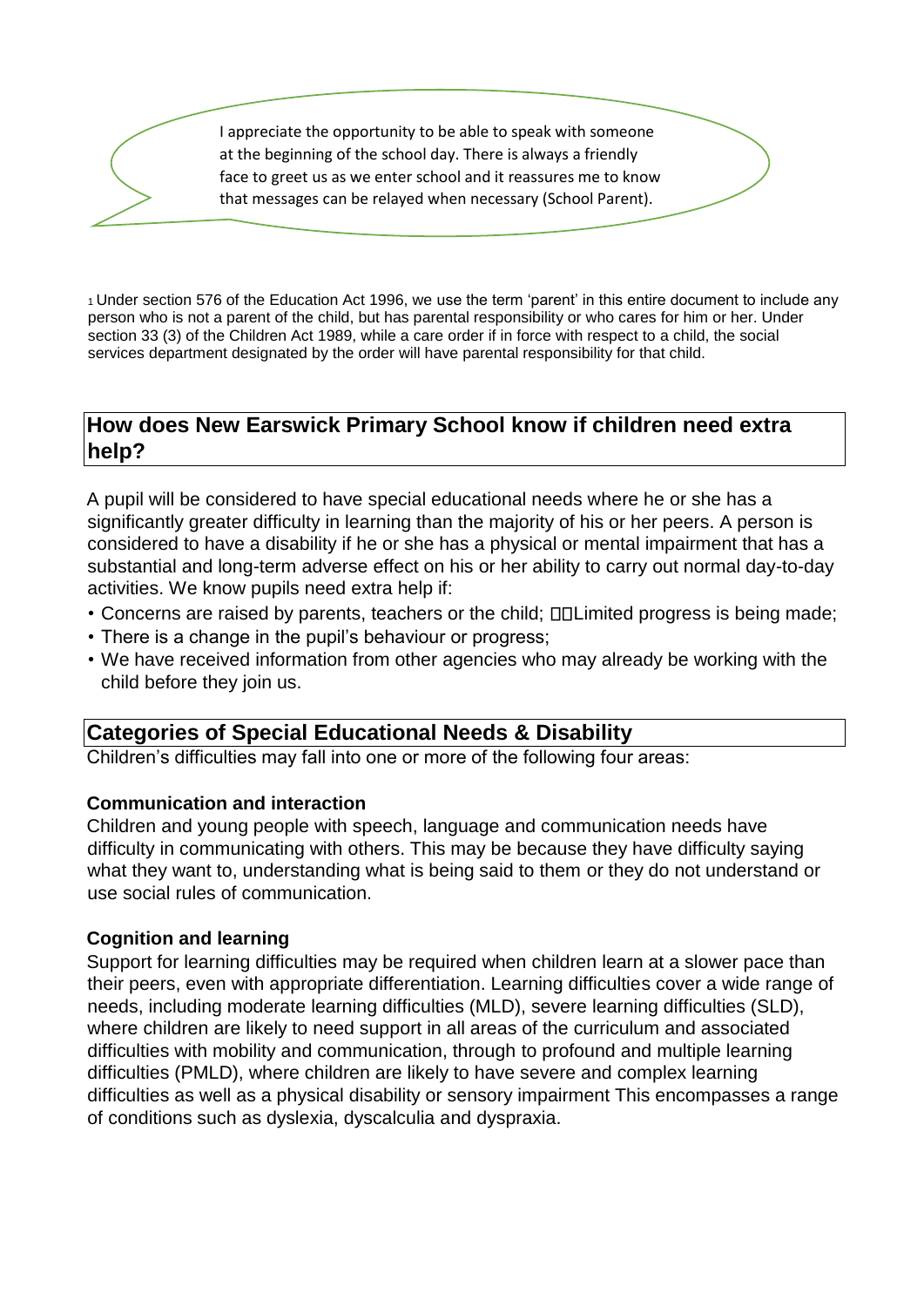#### **Social, emotional and mental health difficulties**

Children may experience a wide range of social and emotional difficulties which display themselves in many ways. These may include becoming withdrawn or isolated, as well as displaying challenging, disruptive or disturbing behaviour. These behaviours may reflect underlying mental health difficulties such as anxiety or depression, self-harming, substance misuse, eating disorders or physical symptoms that are medically unexplained. Other children and young people may have disorders such as attention deficit disorder, attention deficit hyperactive disorder or attachment disorder.

#### **Sensory and/or physical needs**

Some children require special educational provision because they have a disability which prevents or hinders them from making use of the educational facilities generally provided. These difficulties can be age related and may fluctuate over time. Many children with vision impairment (VI), hearing impairment (HI) or a multi-sensory impairment (MSI) will require specialist support and/or equipment to access their learning. Some children and young people with a physical disability (PD) require additional ongoing support and equipment to access all the opportunities available to their peers.

#### **What should I do if I think my child might have special educational needs or any additional difficulties?**

#### If you think your child may have SEN:

*At this time, due to COVID restrictions you will need to make an appointment to see staff in school.* 

• The class teacher is the initial point of contact for responding to parental concerns. S/he will listen to your concerns and draw on your experience and observations as a parent; You may also wish to discuss your concerns or specific provision with Mrs Pennick, the school's SENCO;

The school can arrange for your child to be assessed by its own staff and/or external partners who may provide a specialist assessment. We will be with you every step of the way to support you through this process and will review provision to find out what works best for your child.

### **How will I know how New Earswick Primary School supports my child?**

You will know New Earswick Primary School supports your child because:

- Each class teacher uses a range of teaching styles and approaches to ensure each child receives quality first teaching. Learning objectives are set for all children, with a curriculum matched to their needs. Children are given different types of support in lessons and will often work with small groups, in a one to one situation with a teacher or teaching assistant and independently and collaboratively in the classroom;
- We listen to children's views and ask them about their strengths and interests, plus any areas where they would like extra support.

• If appropriate, specialist equipment may be provided e.g. writing slopes, pencil grips or 'easy to use' scissors;

• Classroom environments are adjustable to meet the needs of individual children with regard to access, quiet areas, visual prompts, washing lines, etc. We also have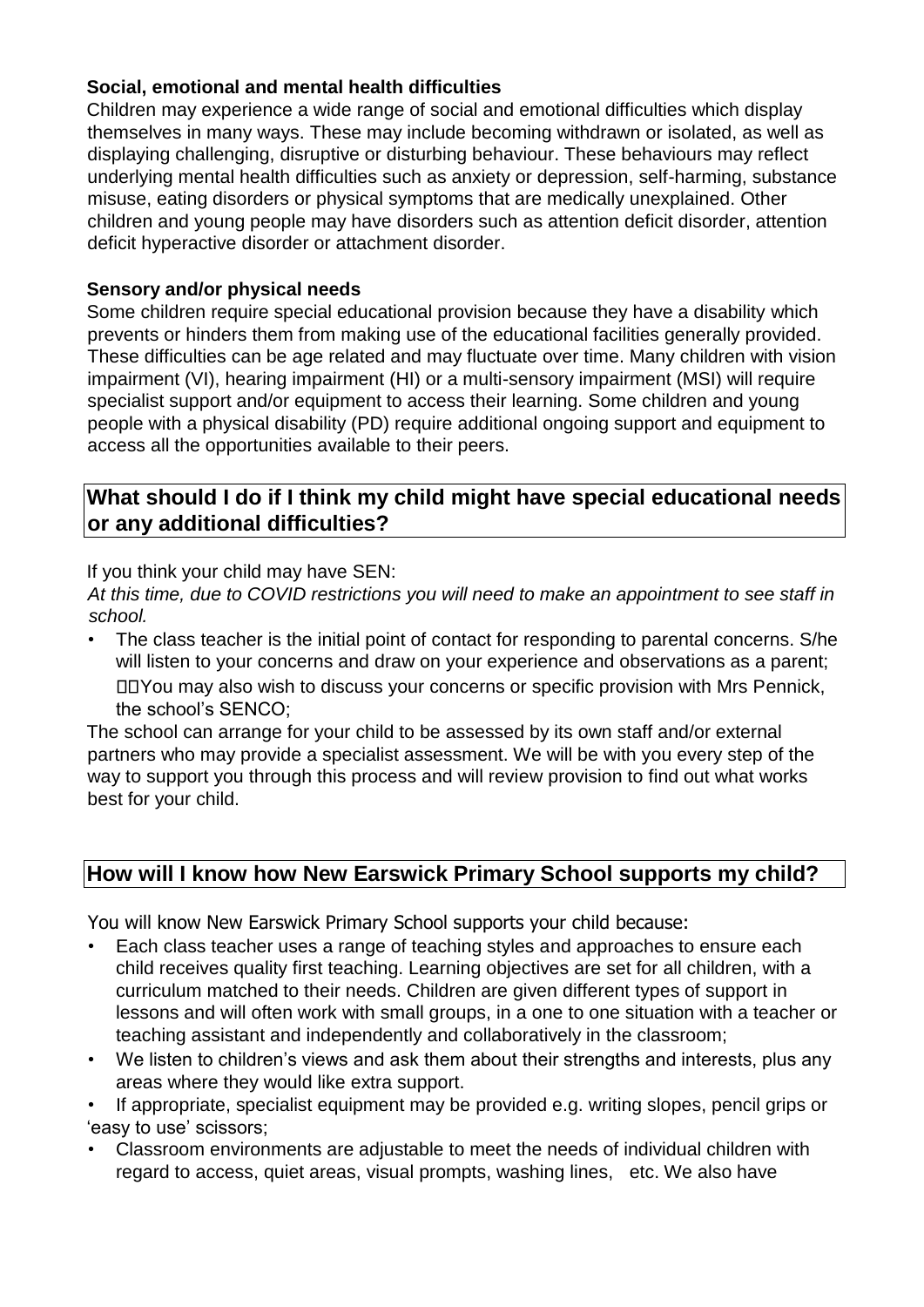designated areas within school where specialist provision can be made available on a 1:1 or small group basis;

- If pupils require further support in a particular area, for example with phonics, numeracy or literacy skills, then they may be placed in small intervention groups led by either a teacher or teaching assistant. All interventions are regularly evaluated by those delivering them, the class teacher, and by the SENCO, to ascertain how effective they are and to inform future planning.
- Regular 'Pupil Progress' meetings are held between class teachers and the Senior Leadership Team to discuss the progress of individual children. This shared discussion may highlight any ongoing concerns and help to plan further support if required.
- Some pupils who require additional support are referred to external agencies and specialists such as Speech and Language Support or the Educational Psychology service. At this stage, further records may be produced to support communication between school, parents and the external partners. This document is known as a '**My Support Plan**'.
- The school, alongside external agencies, may suggest that additional support in class is required. Teaching Assistants may then be allocated to work with pupils in a 1:1 or small focus group to target more specific needs. A few children may require a 'My Support Plan' document to be enhanced with this additional information and will then become known as an '**Education and Health Care Plan**' (EHCP).
- All additional provision and support for pupils are evaluated on a regular basis using the model 'assess, plan, do, review'.
- We regularly review our provision and as training courses become available, we evaluate their likely impact and how relevant they are for our children, and send staff as appropriate.
- We also listen to your views about what you think will aid children's progress and explore the type of provision that you think will work for your children and their individual needs. **ODProvision is reviewed on an individual basis taking account of children's** specific needs. *During this time, with COVID guidance in place, the following may apply:*
- *Individual tasks to support your child may be put onto google classroom*
- *Assessment is key in helping the staff in school working with your child to understand your child's needs and identify their gaps in learning.*
- *During COVID times reviews of My Support Plans and Education, Health and Care Plans will continue, but they may be held over the telephone or virtually.*
- *The government is committed to ensuring that for those children who need further support through an EHCP, will continue to be assessed within statutory time frames as far as possible.*

# **How will I know how well my child is doing?**

Children's progress is continually monitored against national standards by class teachers. A variety of assessment tools are used to keep track of progress. We share information about pupils' attainment and progress with parents at parent evenings' and in Annual Reports. At the end of each Key Stage (i.e. at the end of the EYFS, Year 2 and Year 6) all children are formally assessed. Pupils also take a phonic screening test in Y1. These are statutory requirements and school level results are published by the government. Parents are informed about children's comparative performance.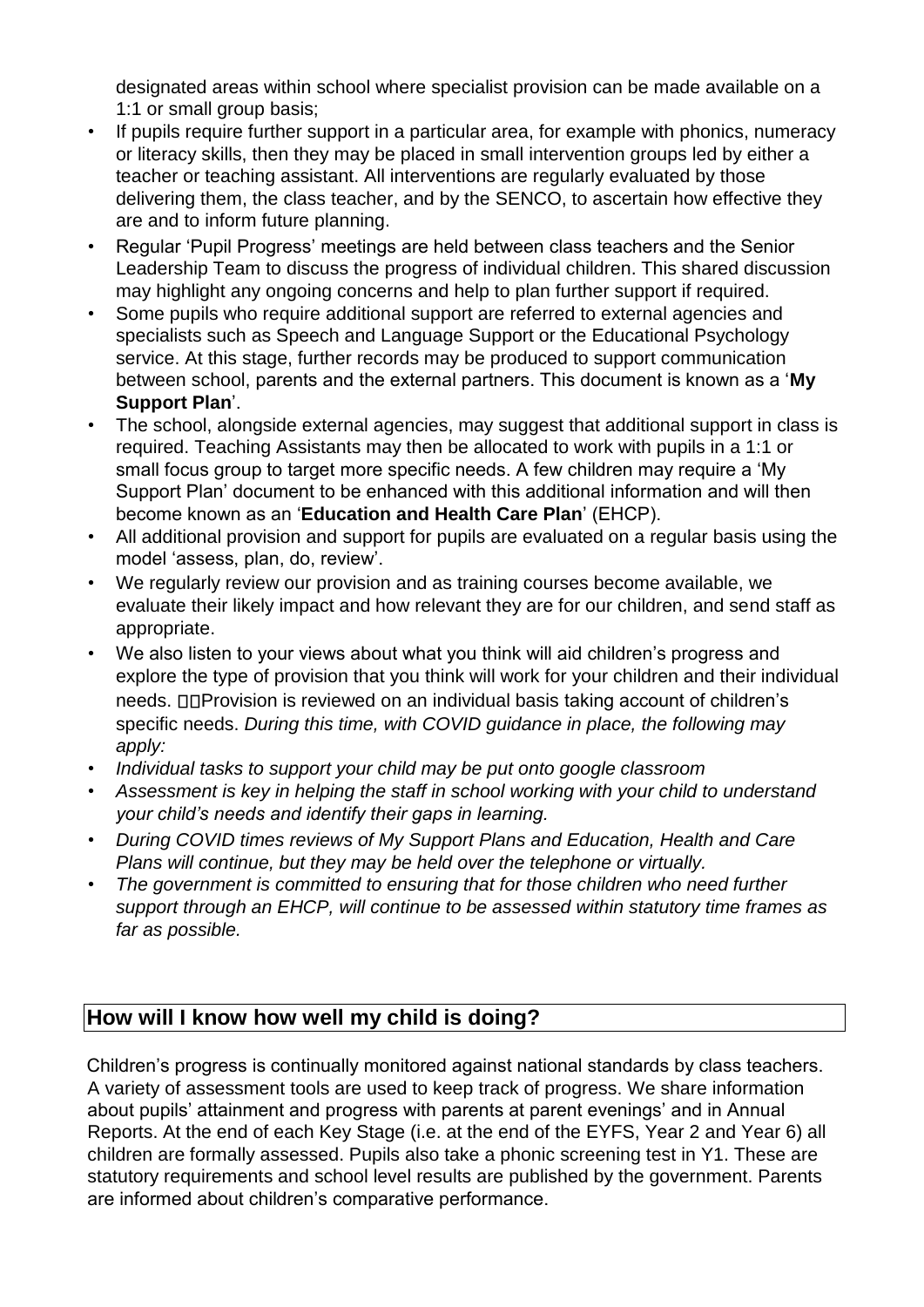The progress and attainment of children with a My Support Plan (MSP) or an Education and Health Care Plan (EHCP) is recorded and reviewed at regular meetings involving parents, teachers and other professionals. Once a year, pupils are asked to prepare these meetings, including the theme and invitations. During the meeting, they are encouraged to make a presentation to share their views.

*At this time of COVID you will need to make an appointment to talk to your child's class teacher. Parent's evenings may take the form of telephone or video consultations.* 

It helps that all the staff are so friendly and helpful. I am happy to come and ask questions.

### **How will my child be included in activities outside the classroom including school trips?**

Your child will be included because we:

- Will make clubs, music lessons, activities and trips as inclusive as possible and open to all;
- Will where necessary, carry out individual risk assessments and put procedures in place to enable all children to participate;
- Will ask you to help us if we feel your 'expert' support is required;  $\Box\Box$  Have an '**Access Plan**', which is available from the school office.

*There may be restrictions on activities outside the classroom and trips for all children following changing COVID guidance.* 

### **What support will there be for my child's overall well-being?**

The school offers a wide variety of pastoral support for all pupils and more specifically those who are encountering social, emotional and mental health difficulties. We have a clear process to support children, including how we will manage the effect of any disruptive behaviour so it does not adversely affect other pupils. We also follow guidance detailed in 'Mental Health and Behaviour in Schools' published by the Department for Education, 2014.

Your child's well-being will be supported through:

- Class teachers, who are readily available for pupils who wish to discuss issues or concerns;
- ur Parent Support Worker, who has responsibility for pastoral support and has timetabled availability to work with individual children and their families. This may include sessions to help pupils with social, emotional and mental health difficulties.
- A school ELSA (Emotional Literacy Support Assistant) who meets regularly with individual children with family support and consent.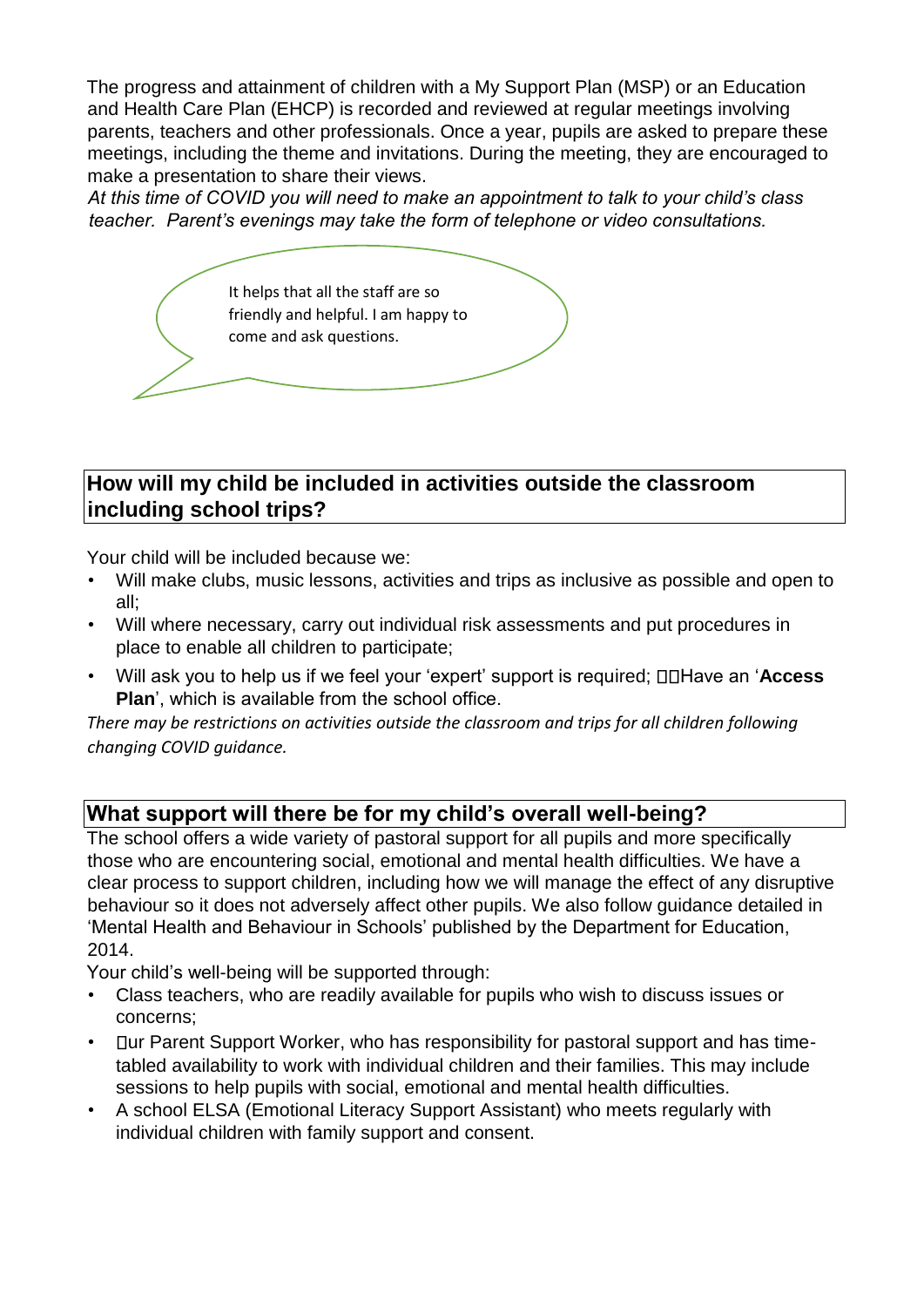

- The SENCO also works closely with children and families to provide pastoral support.
- We work closely with families who have a '**Family Early Help and Assessment**' or are receiving Social Work support;
- Interventions are available for children who are experiencing social, emotional and  $\square$ mental health issues;
- A lunchtime club is available for children who find lunchtimes a challenge;
- The school also works closely with external professionals to gather additional advice and support if necessary. This may include local health partners or a referral could be made to the Child and Adolescent Mental Health Service (CAMHS) if appropriate. *All staff in school are aware that children may need additional support during the corona virus pandemic and are committed to provide this.*

### **How does New Earswick Primary School support children with medical needs?**

We support children with medical needs by:

- Compiling detailed '**Care Plans**' with support from the school nurse and in consultation with parents. These are then shared with all staff involved with the pupil;
- Training staff as necessary, for example the school nurse or a health care professional may deliver Epipen training;
- Where necessary, and in agreement with parents administering medicines where a signed medicine consent form is in place to ensure the safety of both child and staff member;
- Having a dedicated medical treatment room and hygiene suite are available if required;
- Ensuring key members of staff have first aid training, including paediatric first aid;
- Keeping our **Supporting Pupils with Medical Needs in School Policy**', which includes managing medicines, up to date and available for inspection from the school office and on our website.

# **What specialist services and expertise are available at or accessed by the school?**

Many members of staff are trained in support programmes, as detailed in our **SEND Policy**  which is available from the school office or on our website. With the agreement of parents it may, at times, be necessary to consult with outside agencies to obtain more specialised advice or access expertise. Individual children may be referred through school, through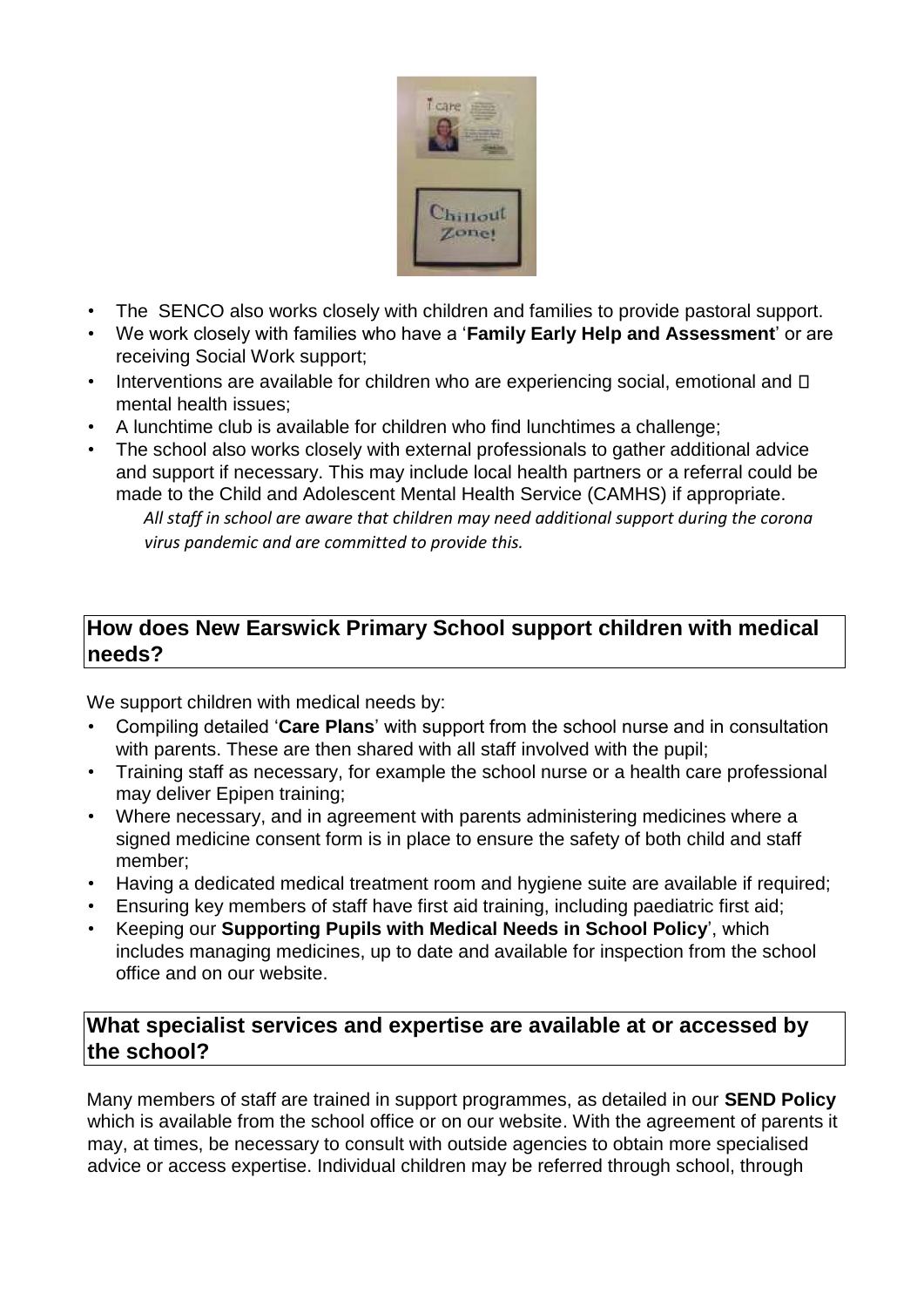their G.P. or local Children's Centre. The agencies currently available to the school and our families include:

- Educational Psychologist
- SALT (Speech and Language Support)
- Behaviour Support
- City of York Specialist Teaching Team
- CAMHS (Child and Adolescent Mental Health Service) **DDChildren's Advice**, Assessment and Early Intervention Service
- Child in Need (CIN) practitioners
- Social services
- York District Hospital (Paediatricians, Physiotherapists etc.)
- School Nurse
- Visual Impairment service
- Hearing Impaired service
- IDAS (domestic abuse support)
- Lifeline (substance abuse support)
- Links with the NSPCC
- Specialist Pre-school teacher
- The Island project (mentoring children)
- Family Matters (parenting and other courses)
- FIS (Family Information Service)
- Access to expertise at local special schools.
- SENDIASS (Formerly the Parent Partnership)

*Outside agencies may have made changes to the way they work in school and be assessing children or providing support in different ways following their own COVID work procedures. We are committed to facilitating this in any way we are able.* 

### **How accessible is the school environment?**



At New Earswick Primary School we are happy to discuss individual access requirements and adapt our Accessibility Plan as required so that it meets the needs of all of our children. Some examples of what we can offer are given below:

- All classes and outdoor areas are at ground level;
- Almost all doors have access ramps and handrails;
- Many doors are electronic;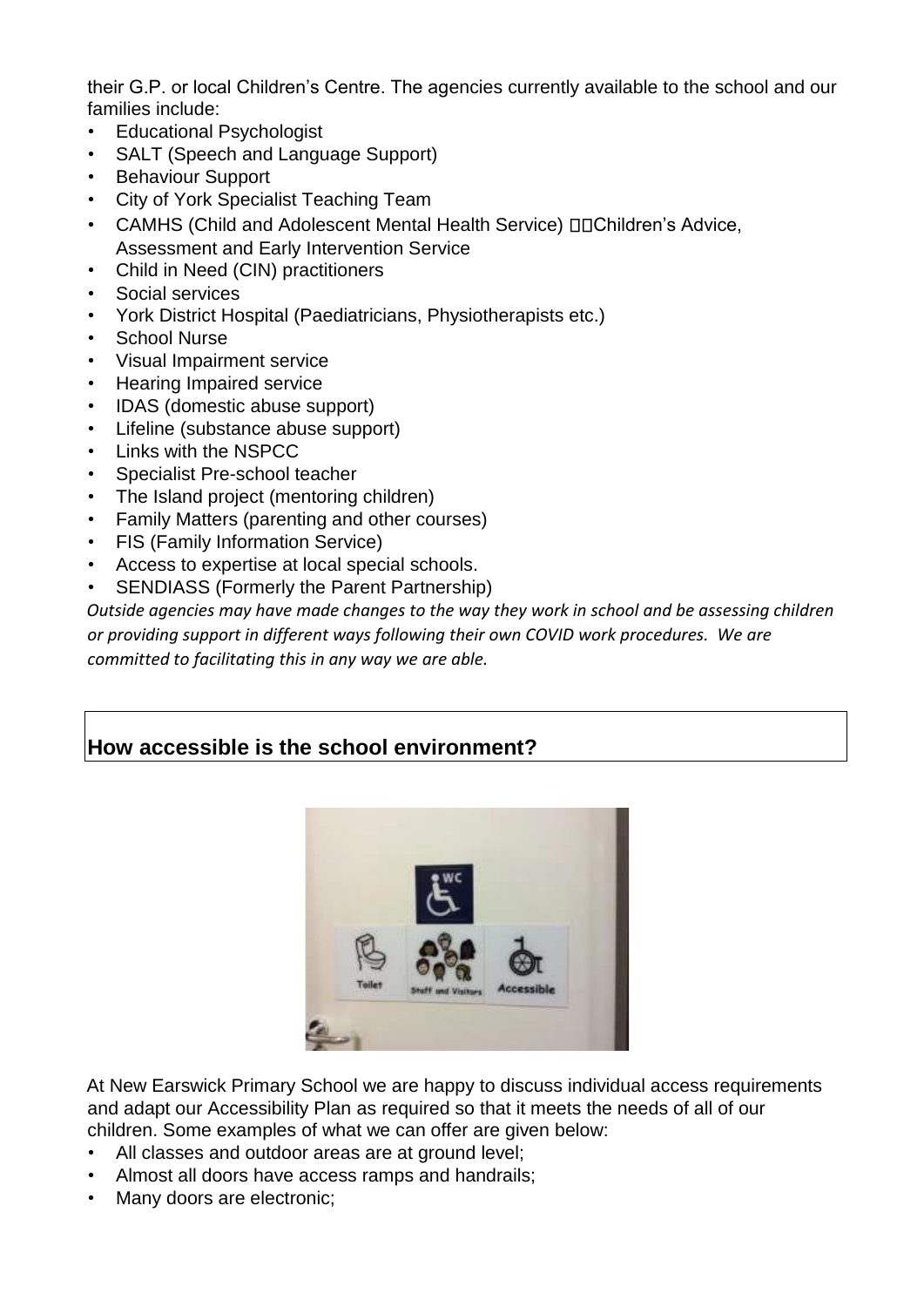- Accessible toilets are available;
- A hygiene suite, with hoists, is available;  $\square \square$  Sinks have adapted 'lever' type taps;
- We have a hearing loop system in the hall, plus two mobile systems;
- Soundfield systems, carpets and curtains support the acoustic environment in each classroom;
- Colour contrast décor supports people who are visually impaired;
- Braille and symbol signage provide support for people with visual or cognitive impairments;
- Doors are wheelchair accessible and accommodation can be tailored where feasible to meet specific needs;
- A lift is available for access to the first floor;
- Accessible parking bays are provided;
- We can access specialist equipment e.g. chairs if required.

*There may be one-way systems in place around school which mean that children enter or leave school following a different route. If this is difficult, individual access arrangements can be made.* 



# **How will the school prepare and support my child to join New Earswick Primary School, or transfer to a new setting or secondary school?**

Many strategies are in place to enable children's transition to be as smooth as possible. These include:

- Home visits for new nursery children;
- If appropriate, the SENCO may meet with parents before a child starts at New Earswick Primary School;
- Transfer of records and other communication between schools prior to pupils leaving or joining;
- Pupil visits arranged as required some will need more visits than others;
- Class buddies who look after pupils during their first few weeks;
- Monitoring by the school's Parent Support Worker;
- Liaison with other agencies where there is a wider involvement with the family;

When a pupil who may have more specialised needs is preparing for transition to secondary school, a separate meeting is usually arranged with the New Earswick SENCO, the secondary school SENCO, parents and, where appropriate, the child. In partnership with the secondary school we provide additional transition events which are tailored to the needs of individuals. YILT (York Independent Travel) can become involved to rehearse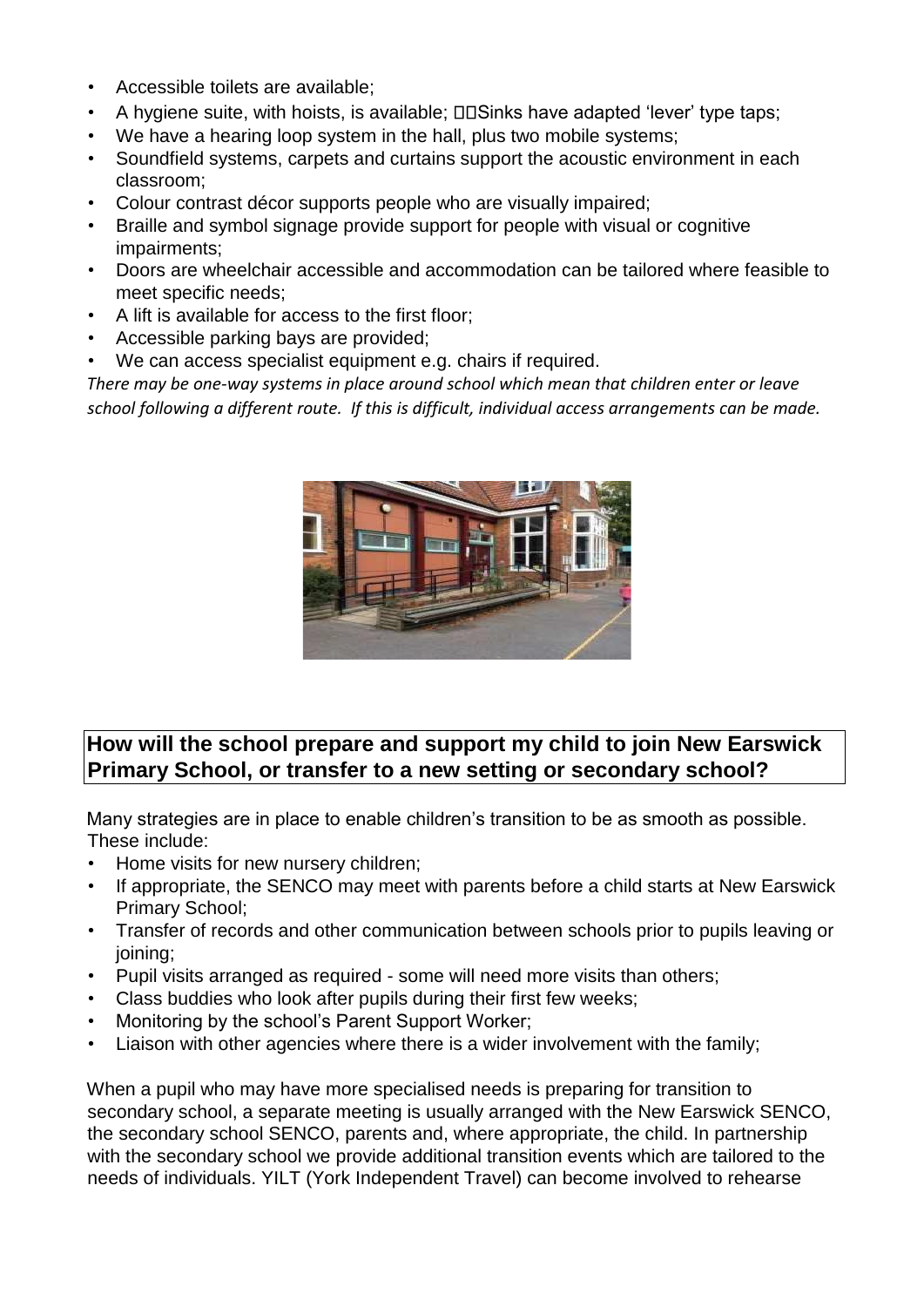travelling to secondary so that Year 7 pupils can become more independent and not have to rely on taxis.

*Transition arrangements may have to be amended following COVID guidance. Schools will work together to plan for a smooth transition.* 

# **What do I do if I have a complaint about my child's education at New Earswick Primary School?**

If any parent is unhappy with the education that their child is receiving, or has any concern relating to the school, we would encourage him/her to talk to their child's class teacher as soon as possible. Where an issue cannot be resolved at this stage, reference should be made to the school's **Complaints Policy**, which is available on the website or from the school office.

### **Glossary of Terms and Abbreviations Used in Relation to Inclusion and Special Educational Needs**

| <u>Acronym</u> | <b>Full title</b>                                     |
|----------------|-------------------------------------------------------|
| <b>ADD</b>     | <b>Attention Deficit Disorder</b>                     |
| <b>ADHD</b>    | <b>Attention Deficit &amp; Hyperactivity Disorder</b> |
| ASD            | <b>Autistic Spectrum Disorder(s)</b>                  |
| <b>BESD</b>    | <b>Behavioural, Emotional and Social Difficulties</b> |
| <b>CAF</b>     | <b>Common Assessment Framework</b>                    |
| <b>CAMHS</b>   | <b>Child &amp; Adolescent Mental Health Service</b>   |
| <b>COP</b>     | Code of Practice                                      |
| <b>CP</b>      | <b>Child Protection</b>                               |
| <b>EAL</b>     | English as an Additional Language                     |
| EP             | <b>Educational Psychologist</b>                       |
| <b>EYFS</b>    | <b>Early Years Foundation Stage</b>                   |
| ΗI             | <b>Hearing Impaired</b>                               |
| <b>HV</b>      | <b>Health Visitor</b>                                 |
| <b>KS</b>      | <b>Key Stage</b>                                      |
| <b>MLD</b>     | <b>Moderate Learning Difficulties</b>                 |
| <b>MSI</b>     | <b>Multi-Sensory Impairment</b>                       |
| ОT             | <b>Occupational Therapist</b>                         |
| <b>PD</b>      | <b>Physical Disability / Difficulties</b>             |
| Physio         | Physiotherapist                                       |
| <b>SALT</b>    | Speech and Language Therapy / Therapist               |
| SLD            | Severe Learning Difficulties / Disabilities           |
| <b>PRU</b>     | <b>Pupil Referral Unit</b>                            |
| <b>SEN</b>     | <b>Special Educational Needs</b>                      |
| <b>SENCO</b>   | <b>Special Educational Needs Co-ordinator</b>         |
| <b>SLA</b>     | Service Level Agreement                               |
| <b>SLCN</b>    | Speech, Language and Communication Needs              |
| SpLD           | <b>Specific Learning Difficulties</b>                 |